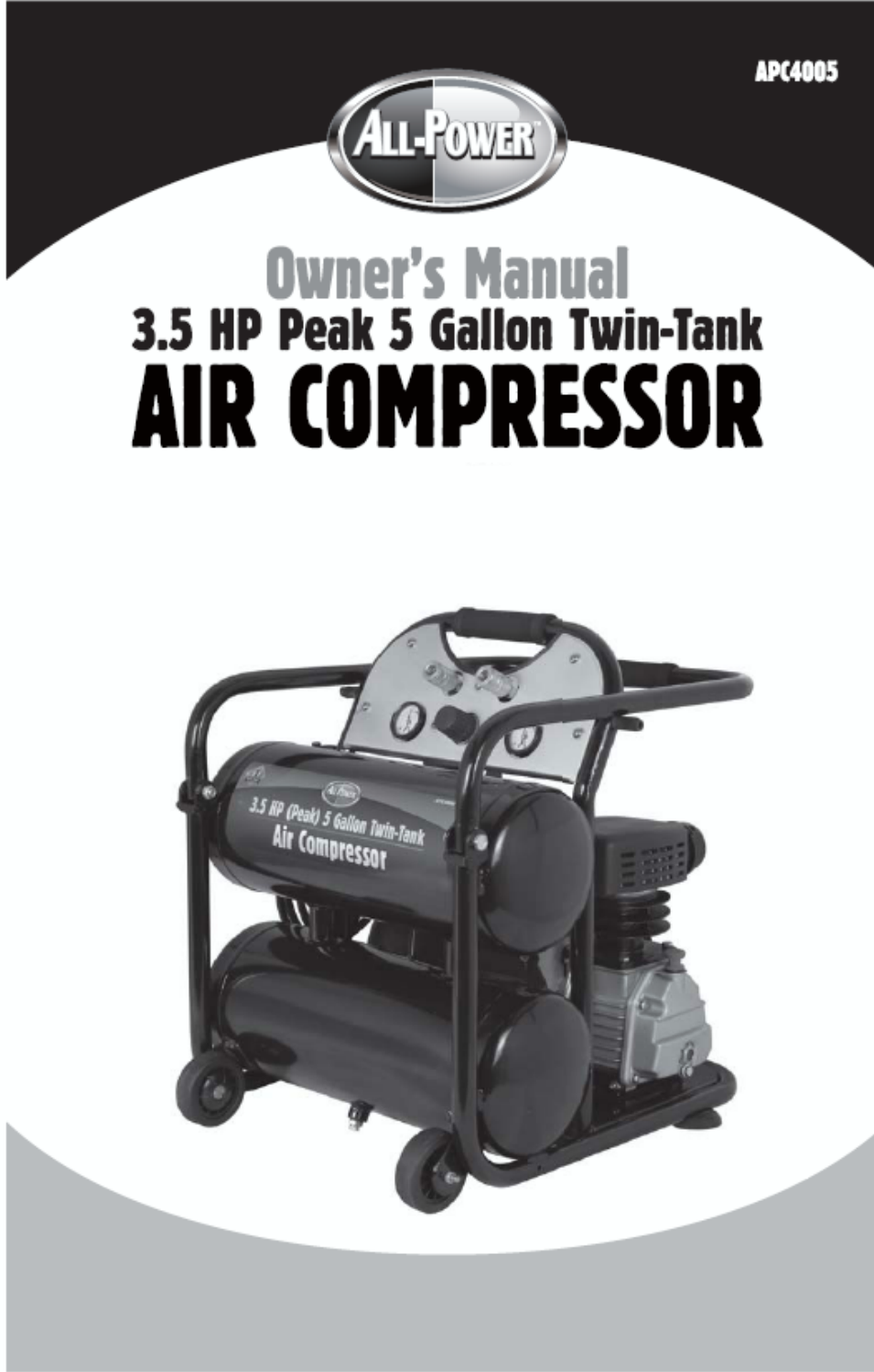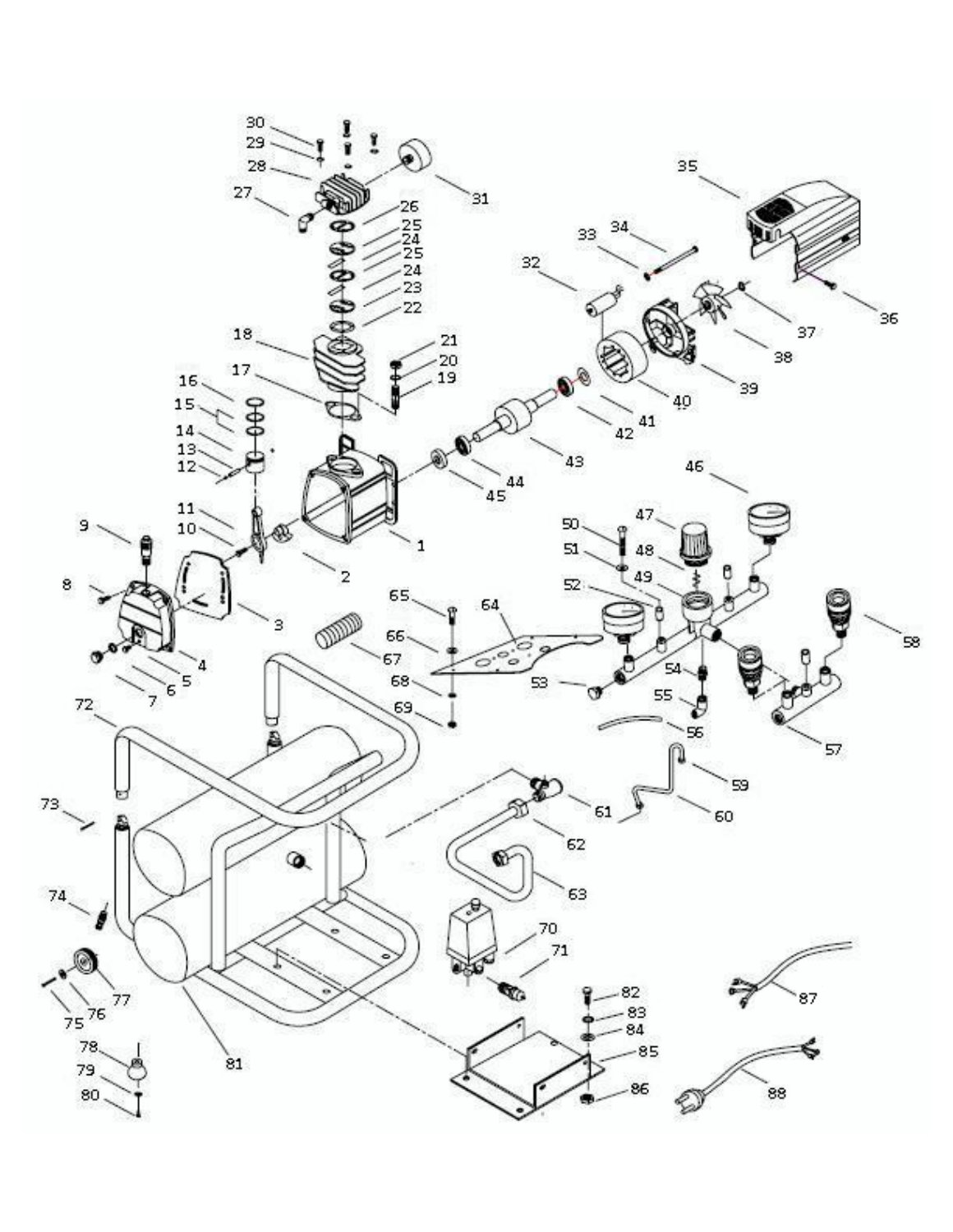| Part Number   | Description                 | <b>FOB</b>           | Retial               |
|---------------|-----------------------------|----------------------|----------------------|
| APC4005-01-JD | Crankcase                   | <b>Not Available</b> | <b>Not Available</b> |
| APC4005-02-JD | <b>Crank Shaft</b>          | <b>Not Available</b> | <b>Not Available</b> |
| APC4005-03-JD | Gasket                      | 33.00                | \$5.00               |
| APC4005-04-JD | <b>Crankcase Cover</b>      | $\frac{1}{10.00}$    | $\frac{1}{15.00}$    |
| APC4005-05-JD | Oil Drain Plug              | \$0.50               | \$1.25               |
| APC4005-06-JD | Washer                      | \$0.50               | \$1.25               |
| APC4005-07-JD | Oil Guage                   | \$4.00               | $\sqrt{$7.00}$       |
| APC4005-08-JD | <b>Bolt</b>                 | \$0.25               | \$0.75               |
| APC4005-09-JD | Oil Plug                    | \$1.75               | \$3.00               |
| APC4005-10-JD | <b>Bolt</b>                 | \$0.50               | \$1.25               |
| APC4005-11-JD | <b>Connecting Rod</b>       | <b>Not Available</b> | <b>Not Available</b> |
| APC4005-12-JD | <b>Circlip</b>              | <b>Not Available</b> | <b>Not Available</b> |
| APC4005-13-JD | <b>Piston Pin</b>           | <b>Not Available</b> | <b>Not Available</b> |
| APC4005-14-JD | Piston                      | <b>Not Available</b> | <b>Not Available</b> |
| APC4005-15-JD | <b>Piston Ring</b>          | <b>Not Available</b> | <b>Not Available</b> |
| APC4005-16-JD | <b>Piston Ring</b>          | <b>Not Available</b> | <b>Not Available</b> |
| APC4005-17-JD | Gasket                      | <b>Not Available</b> | <b>Not Available</b> |
| APC4005-18-JD | Cylinder                    | <b>Not Available</b> | <b>Not Available</b> |
| APC4005-19-JD | <b>Bolt</b>                 | <b>Not Available</b> | Not Available        |
| APC4005-20-JD | <b>Spring</b>               | <b>Not Available</b> | <b>Not Available</b> |
| APC4005-21-JD | Washer                      | <b>Not Available</b> | <b>Not Available</b> |
| APC4005-22-JD | <b>Valve Gasket</b>         | <b>Not Available</b> | <b>Not Available</b> |
| APC4005-23-JD | Valve                       | <b>Not Available</b> | <b>Not Available</b> |
| APC4005-24-JD | <b>Valve Plate</b>          | <b>Not Available</b> | <b>Not Available</b> |
| APC4005-25-JD | Gasket                      | <b>Not Available</b> | <b>Not Available</b> |
| APC4005-26-JD | <b>Cylinder Head Gasket</b> | <b>Not Available</b> | Not Available        |
| APC4005-27-JD | Elbow                       | \$2.25               | \$4.00               |
| APC4005-28-JD | <b>Cylinder Head</b>        | <b>Not Available</b> | <b>Not Available</b> |
| APC4005-29-JD | <b>Spring</b>               | <b>Not Available</b> | <b>Not Available</b> |
| APC4005-30-JD | <b>Bolt</b>                 | <b>Not Available</b> | <b>Not Available</b> |
| APC4005-31-JD | Air Filter                  | \$5.00               | \$7.00               |
| APC4005-32-JD | Capacitance                 | \$16.00              | \$20.00              |
| APC4005-33-JD | Lock Washer                 | \$0.50               | \$1.25               |
| APC4005-34-JD | <b>Bolt</b>                 | \$0.50               | \$1.25               |
| APC4005-35-JD | Cover                       | \$7.00               | \$10.00              |
| APC4005-36-JD | <b>Bolt</b>                 | \$0.50               | \$1.25               |
| APC4005-37-JD | <b>Circlip</b>              | <b>Not Available</b> | <b>Not Available</b> |
| APC4005-38-JD | Fan                         | <b>Not Available</b> | <b>Not Available</b> |
| APC4005-39-JD | <b>Rear Bearing Crank</b>   | <b>Not Available</b> | <b>Not Available</b> |
| APC4005-40-JD | <b>Stator</b>               | <b>Not Available</b> | Not Available        |
| APC4005-41-JD | Washer                      | \$0.50               | \$1.25               |
| APC4005-42-JD | <b>Bearing</b>              | <b>Not Available</b> | <b>Not Available</b> |
| APC4005-43-JD | Rotator                     | <b>Not Available</b> | <b>Not Available</b> |
|               |                             |                      |                      |